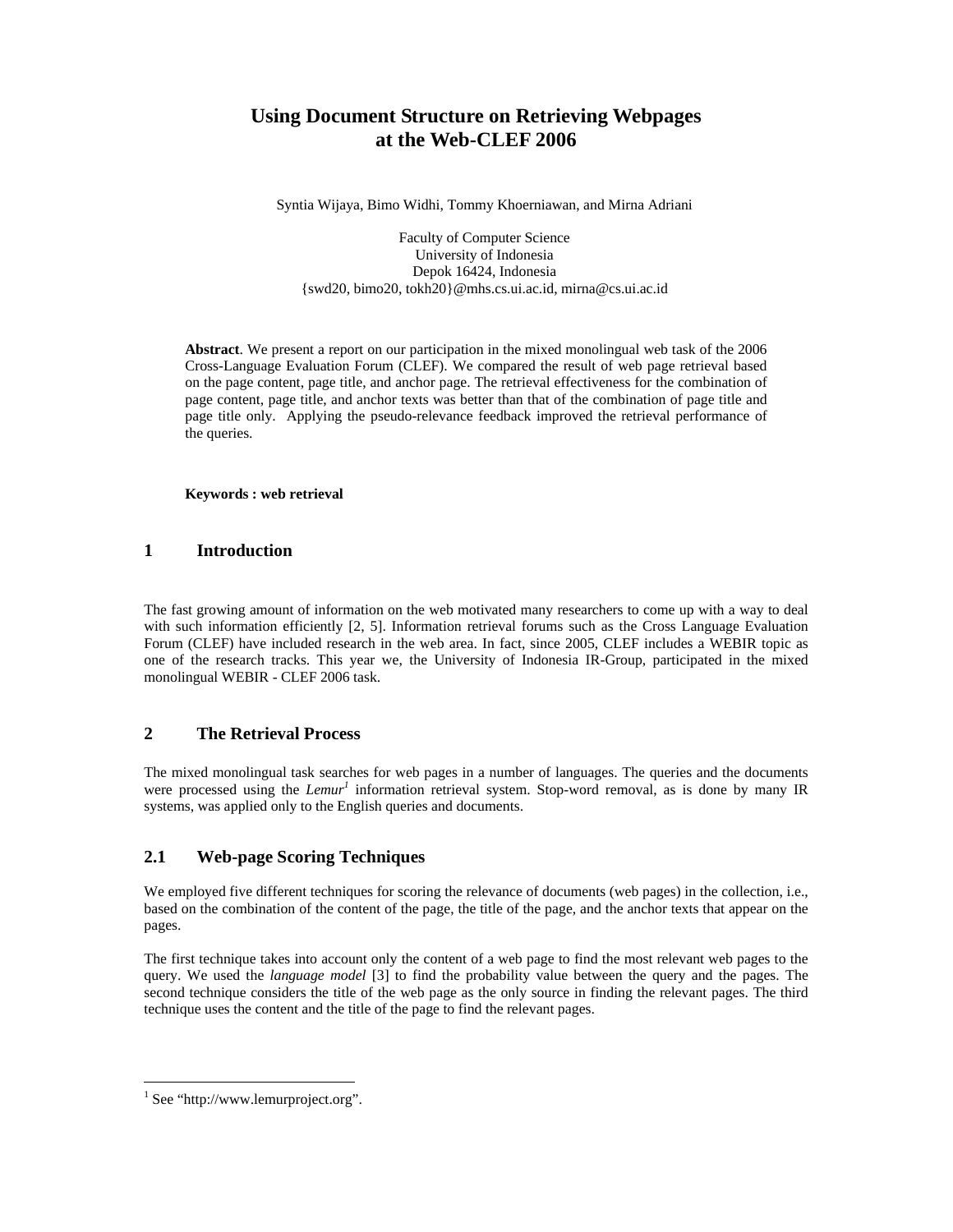## **3 Experiment**

The web collection contains over two million documents from the EUROGOV collection. In these experiments, we used *Lemur* information retrieval system to index and retrieve the documents. *Lemur* is built based on the *language model* [3]. We index the webpages according to their content pages, title pages, and anchors. Stopwords were removed from the collection, but word stemming was not applied to the collection.

#### **4 Results**

We were very surprised to see the results of our participation this year. All of the results that we submitted are very low compared to our last year's result. In 2005, we indexed the collection using a different information retrieval system, i.e., *Lucene*<sup>2</sup> which is built based on the *vector similarity* model [1, 4]. The first result is shown in Table 1. In the retrieval, we compute the total relevance score by summing up the relevance scores based on page content, page title, and anchor texts found on the webpages.

**Table 1.** Mean Reciprocal Mean (MRR) of the combined relevance score for page content, page title, and anchor texts on a webpage.

| <b>Task: Mixed Monolingual</b> | UI1DTA |
|--------------------------------|--------|
| MR R                           | 0.0404 |
| Average success at 1:          | 0.0258 |
| Average success at 5:          | 0.0531 |
| Average success at 10:         | 0.0707 |

Table 2 shows the result of combining the relevance scores based on page content and page title. As can be seen, the MRR dropped from 0.0404 (see Table 1) to 0.0116.

**Table 2.** Mean Reciprocal Mean (MRR) of the combined relevance score for page content and page title.

| <b>Task: Mixed Monolingual</b> | UI4DTW |
|--------------------------------|--------|
| MRR                            | 0.0116 |
| Average success at 1:          | 0.0067 |
| Average success at 5:          | 0.0150 |
| Average success at 10:         | 0.0201 |

The third technique applies the pseudo-relevance feedback to the retrieval that uses the combined score of page content, page title, and anchor texts. As shown in Table 3, the feedback reduced the performance of the queries where the MRR dropped to 0.0253. The pseudo-relevance feedback was done using the top-5 relevant documents retrieved.

**Table 3.** Mean Reciprocal Mean (MRR) of the combined score of page content, page title, and anchor texts with top-5 documents pseudo-relevance feedback.

| <b>Task: Mixed Monolingual</b> | UI3DTAF |
|--------------------------------|---------|
| MRR                            | 0.0253  |
| Average success at 1:          | 0.0160  |
| Average success at 5:          | 0.0309  |
| Average success at 10:         | 0.0423  |

-

<sup>&</sup>lt;sup>2</sup> See "http://lucene.apache.org/".